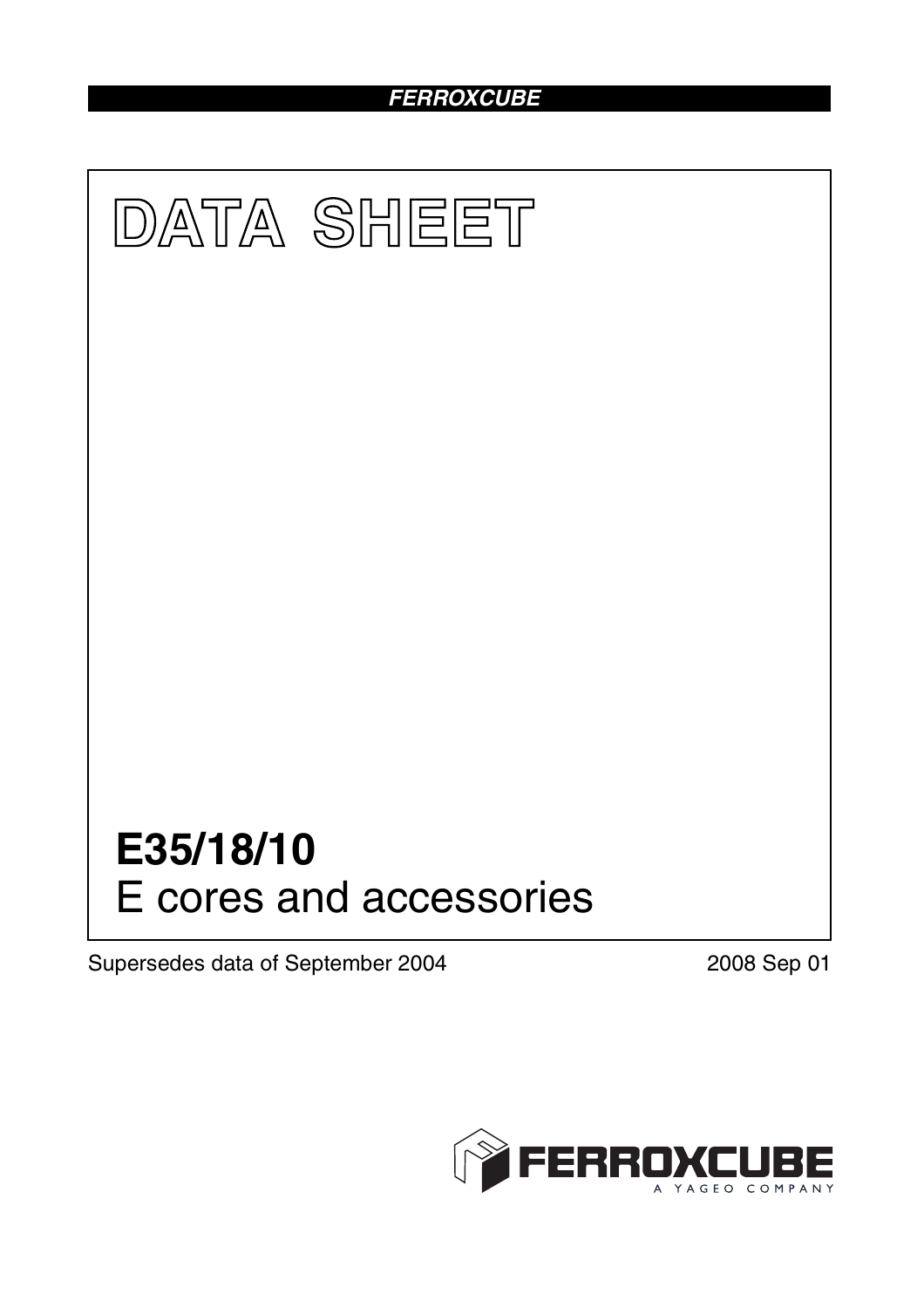# E cores and accessories E35/18/10

## **CORE SETS**

# **Effective core parameters**

| <b>SYMBOL</b>           | <b>PARAMETER</b>  | <b>VALUE</b> | <b>UNIT</b>     |
|-------------------------|-------------------|--------------|-----------------|
| $\Sigma(I/A)$           | core factor (C1)  | 0.807        | $mm-1$          |
| $V_{\rm e}$             | effective volume  | 8070         | mm <sup>3</sup> |
| $\mathsf{I}_\mathsf{e}$ | effective length  | 80.7         | mm              |
| $A_{e}$                 | effective area    | 100          | mm <sup>2</sup> |
| <b>\</b> min            | minimum area      | 100          | mm <sup>2</sup> |
| m                       | mass of core half | $\approx 20$ | g               |



### **Core halves**

 $A_L$  measured in combination with a non-gapped core half, clamping force for  $A_L$  measurements, 30 ±15 N, unless stated otherwise.

| <b>GRADE</b> | $A_L$<br>(nH)                | $\mu_{\bf e}$  | <b>TOTAL AIR GAP</b><br>$(\mu m)$ | <b>TYPE NUMBER</b>  |
|--------------|------------------------------|----------------|-----------------------------------|---------------------|
| 3C90         | 100 $\pm$ 5% <sup>(1)</sup>  | $\approx 64$   | $\approx 2000$                    | E35/18/10-3C90-E100 |
|              | $160 \pm 5\%$ <sup>(1)</sup> | $\approx$ 103  | $\approx 1060$                    | E35/18/10-3C90-E160 |
|              | $250 + 5%$                   | $\approx$ 161  | $\approx 590$                     | E35/18/10-3C90-A250 |
|              | $315 + 5%$                   | $\approx 202$  | $\approx 440$                     | E35/18/10-3C90-A315 |
|              | 400 $\pm$ 8%                 | $\approx$ 257  | $\approx 330$                     | E35/18/10-3C90-A400 |
|              | 630 $\pm$ 15%                | $\approx 405$  | $\approx$ 180                     | E35/18/10-3C90-A630 |
|              | $2500 + 25%$                 | $\approx$ 1610 | $\approx 0$                       | E35/18/10-3C90      |
| 3C95<br>des  | 2980 ± 25%                   | $\approx$ 1915 | $\approx 0$                       | E35/18/10-3C95      |

#### **Note**

1. Measured in combination with an equal gapped core half, clamping force for  $A_L$  measurements, 30 ±15 N.

|              | B (mT) at                                     | CORE LOSS (W) at                             |                                                  |                                                |                                                 |
|--------------|-----------------------------------------------|----------------------------------------------|--------------------------------------------------|------------------------------------------------|-------------------------------------------------|
| <b>GRADE</b> | $H = 250$ A/m;<br>f = 25 kHz;<br>$T = 100 °C$ | f = 25 kHz;<br>$B = 200$ mT;<br>$T = 100 °C$ | $f = 100$ kHz;<br>$B = 100 mT$ ;<br>$T = 100 °C$ | $f = 100$ kHz;<br>$B = 200$ mT;<br>$T = 25 °C$ | $f = 100$ kHz;<br>$B = 200$ mT;<br>$T = 100 °C$ |
| 3C90         | $\geq$ 330                                    | $\leq 0.95$                                  | $\leq 1.1$                                       |                                                |                                                 |
| 3C95         | ≥330                                          |                                              |                                                  | $\leq 4.76$                                    | $\leq 4.52$                                     |

# **Properties of core sets under power conditions**